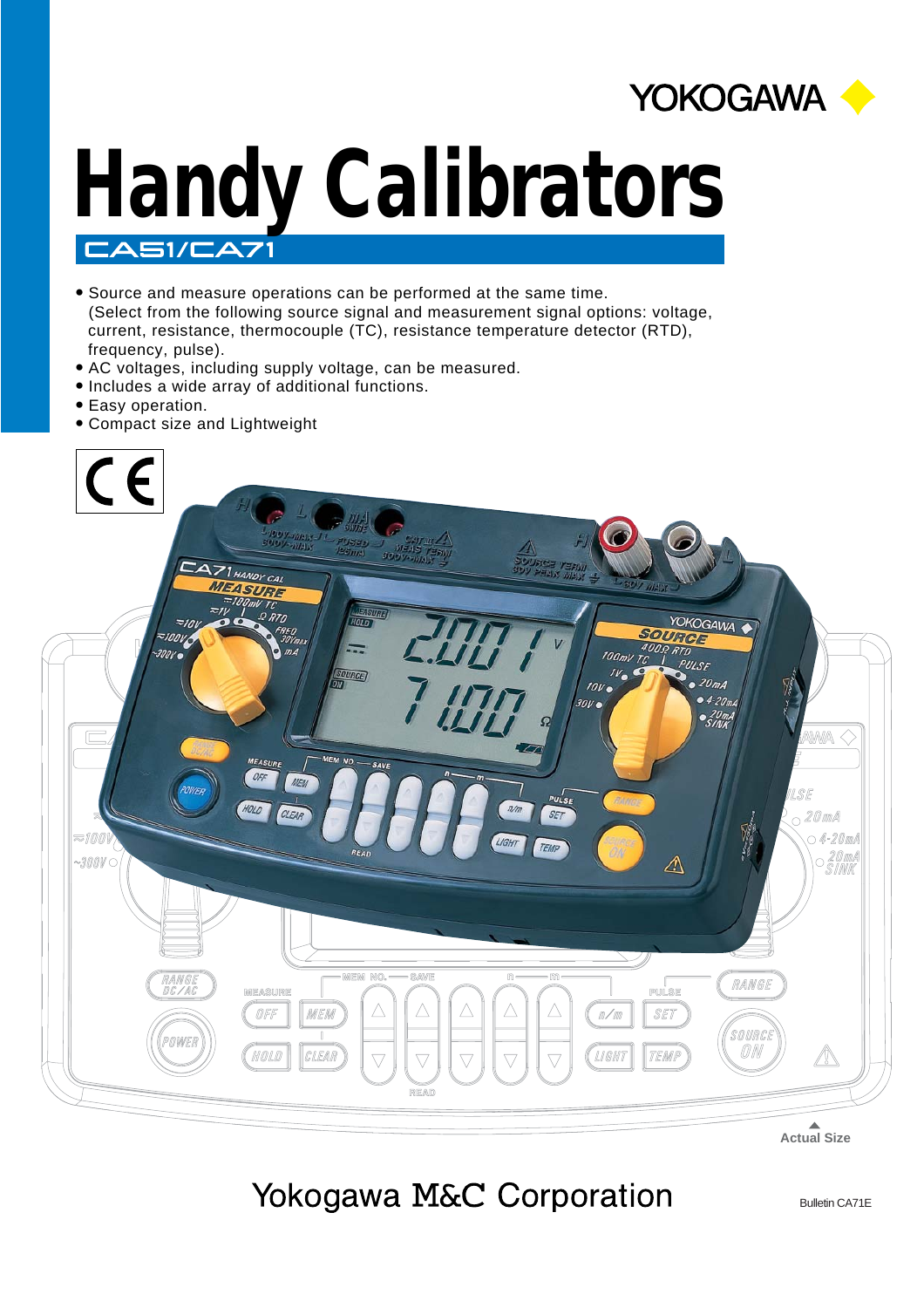

Handy Calibrator is a small, lightweight, multifunction calibrator that can simultaneously source and measure voltage, current, resistance, TC, RTD, frequency, and pulse signals. The CA51 Handy Calibrator is a basic model with the same functions as the CA71 except TC and RTD measurement functions and online communication functions.

#### **Simultaneous signal source and measurement capability**

The CA71 lets you handle regular tests on TCs, RTDs and various other types of sensors and instruments, as well as operation checks when a problem has occurred. By itself it can source signals for input to equipment, and check output signal from equipment. With the CA71, you don't need to worry about synchronizing operations with other setting devices. (TC and RTD measurement functions are CA71 only.)



#### **AC voltage (including supply voltage) measurement capability**

In cases where numerous signal converters and other devices are mounted on a rack or panel, the Handy Calibrator can be used to check the input and output signals of each device, while simultaneously checking the power supply. There is no need for a separate multimeter to measure supply voltage.

# 

#### **A wide array of useful functions**

#### -**Source**

Values set in steps of 4-20 mA 24V DC Power Supply to Transmitter

#### -**Divided output (n/m) function**

Output settings are divided, eliminating the need for bothersome calculations for percentage output.

#### -**Autostep function**

Changes the output value in step form based on the setting from the divided output (n/m) function. Changes can be sourced automatically every 10% or 25%.

#### -**Online communication (CA71 only)**

RS-232C-compliant optically isolated interface

#### -**Sweep function**

Linearly increases or decrease the output. The increasing/decreasing time can be set to either 16 or 32 seconds.

#### -**Memory function**

Source values and measurements forming individual value sets can be saved to or read from the Handy Calibrator's internal memory (maximum 50 value sets).

#### -**Temperature monitor function**

#### **Easy operation**

The Handy Calibrator incorporates rotary switches for simple handling. Just open the carrying case cover and connect the cables, and you're ready to take measurements.

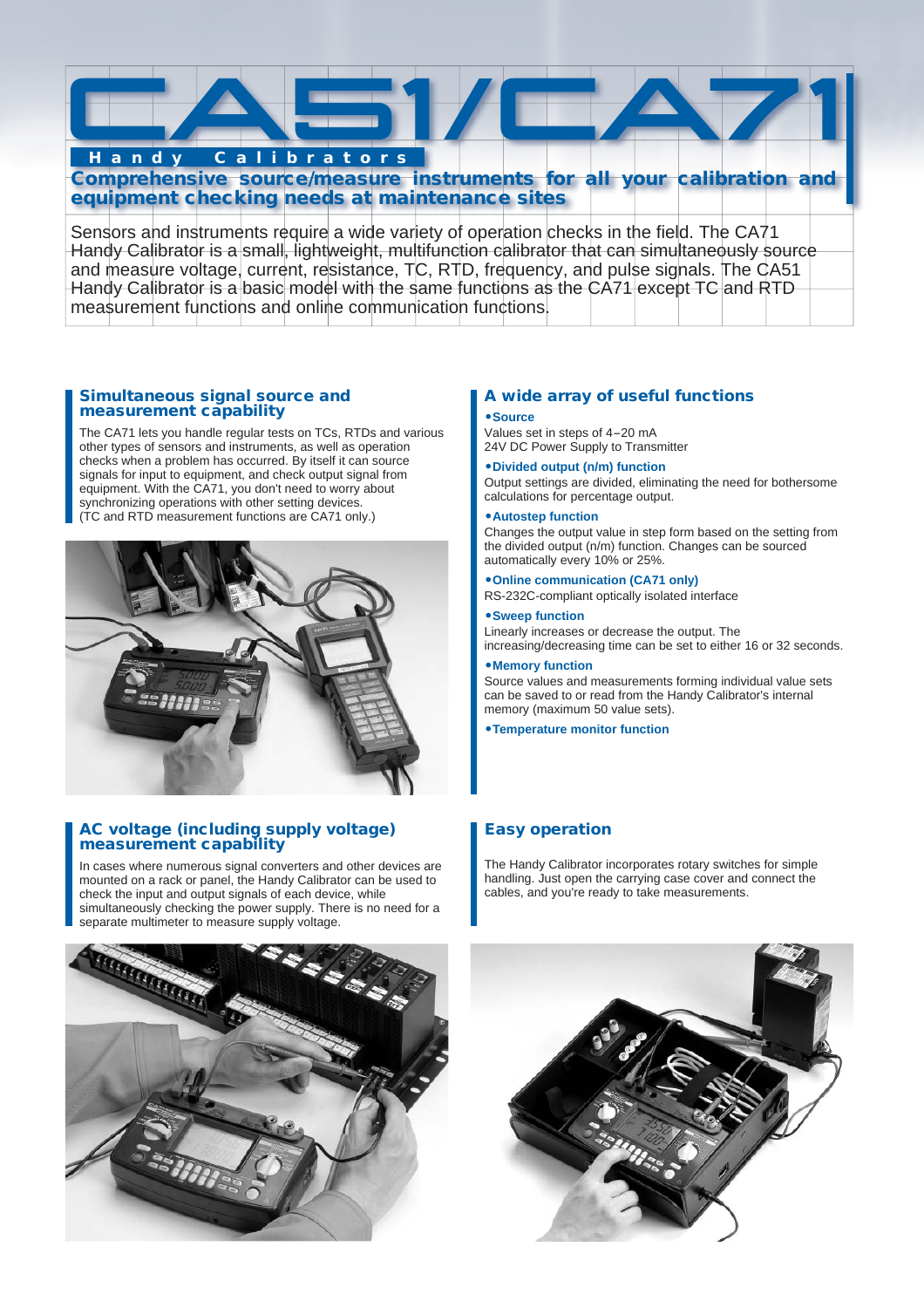### **Panel layout**



#### **Spare parts**

| <b>Product</b> | Source signal lead cable                                                                         | <b>Measurement lead cable</b>                                                                  | <b>Carrying case</b>                                                                                                                                                   | <b>Terminal adapter</b>                        | <b>Fuse</b>                                              |
|----------------|--------------------------------------------------------------------------------------------------|------------------------------------------------------------------------------------------------|------------------------------------------------------------------------------------------------------------------------------------------------------------------------|------------------------------------------------|----------------------------------------------------------|
|                |                                                                                                  |                                                                                                |                                                                                                                                                                        |                                                |                                                          |
| Model          | 98020                                                                                            | <b>RD031</b>                                                                                   | 93016                                                                                                                                                                  | 99021                                          | <b>A1501EF</b>                                           |
| Remarks        | One set, including one red<br>cable and two black cables.<br>Length: approximately 1.7<br>meters | One set, including one red<br>cable and one black cable.<br>Length: approximately 1.0<br>meter | The carrying case can hold<br>the source signal and<br>measurement lead cables,<br>terminal adapter, four spare<br>batteries, fuses, AC<br>adapter, and user's manual. | Used in temperature<br>measurement (for CA71). | For current terminal input<br>protection.<br>(10pcs/sec) |

#### **Optional accessories (sold separately)**

| <b>Product</b> | <b>AC</b> adapter                                                                                                              | <b>RJ</b> sensor                       | <b>Accessory carrying case</b>           | Communication cable (RS232) |  |
|----------------|--------------------------------------------------------------------------------------------------------------------------------|----------------------------------------|------------------------------------------|-----------------------------|--|
|                |                                                                                                                                |                                        |                                          |                             |  |
| Model          | A1020UP, A1022UP, B9108WB                                                                                                      | <b>B9108WA</b>                         | <b>B9108XA</b>                           | 91017                       |  |
| Remarks        | A1020UP: 100 V AC power supply adapter<br>A1022UP: 120 V AC power supply adapter<br>B9108WB: 220-240 V AC power supply adapter | For reference junction<br>compensation | Can hold lead cables, RJ<br>sensor, etc. | D-sub 9-pin (female)        |  |

#### **eHandy Calibrator main unit Calibrator Related product**

| <b>Product</b>          | <b>CA71 Handy Calibrator</b>                                                                                                                                                                                                                                                                                                                  | <b>CA51 Handy Calibrator</b> |  | P |
|-------------------------|-----------------------------------------------------------------------------------------------------------------------------------------------------------------------------------------------------------------------------------------------------------------------------------------------------------------------------------------------|------------------------------|--|---|
|                         | sillile: a                                                                                                                                                                                                                                                                                                                                    | <b>SSHILLS</b>               |  |   |
| Model<br><b>CA71</b>    |                                                                                                                                                                                                                                                                                                                                               | <b>CA51</b>                  |  | N |
| Standard<br>accessories | All of the following are included:<br>Source signal lead cables (one red, two black): 98020<br>Measurement lead cables (one red, one black): RD031<br>Carrying case: 93016<br>Terminal adapter for CA71: 99021<br>User's manual: IM CA71-E<br>Fuse: A1501EF (for current terminal input protection)<br>Four AA alkaline batteries: A1070EB ×4 |                              |  | R |